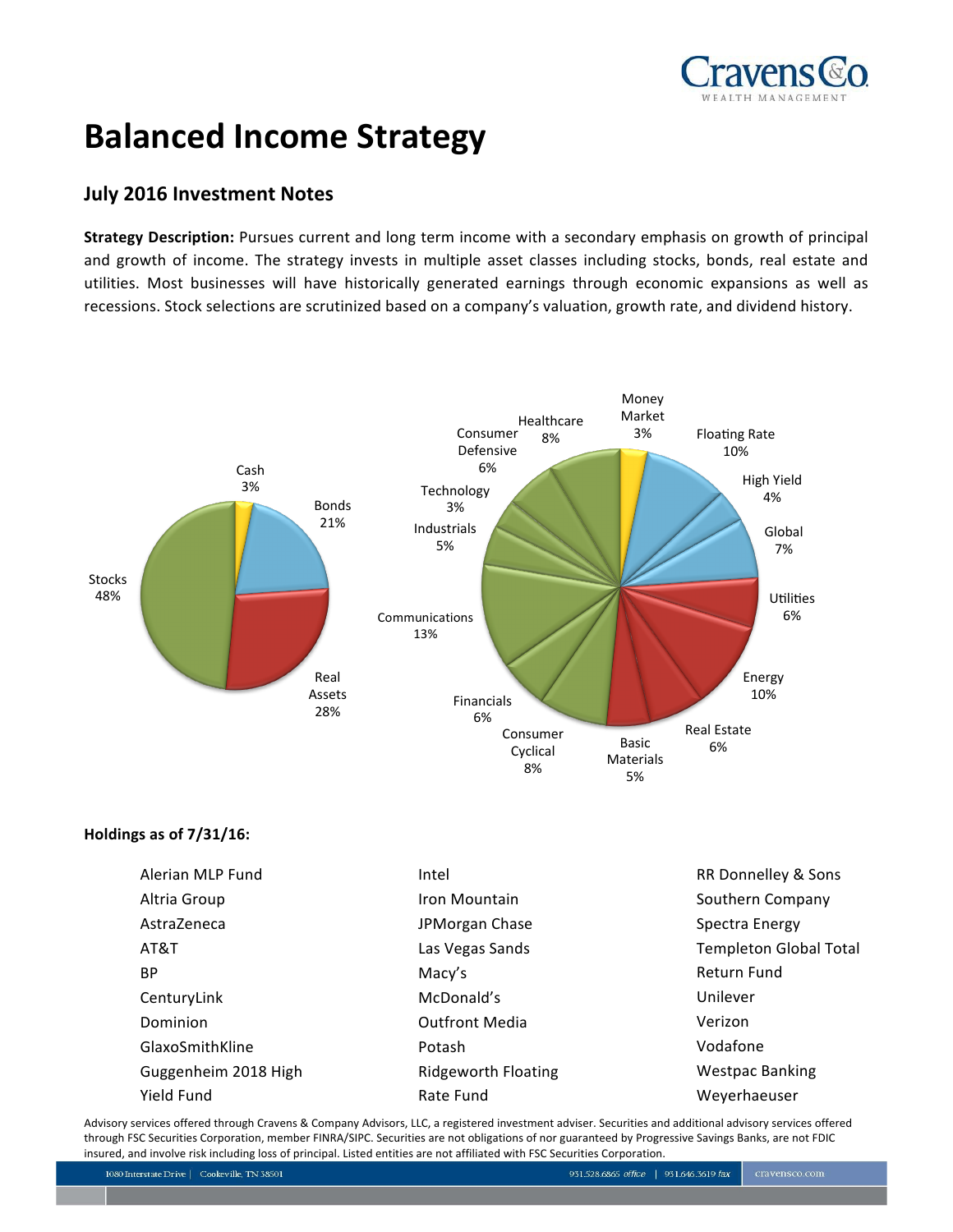### **July Commentary:**

Dividend paying stocks have become very popular. This has resulted in the Balanced Income Strategy doing very well and outpacing more aggressive investments. Last year's returns were reduced by the high dividend paying energy and commodity companies, while those companies have rebounded well this year.

If interest rates begin to rise the portfolio will no doubt face a head wind. Our goal is to have enough of the portfolio in companies which are growing to offset this headwind, even if we reduce our current dividend yield.

Current market indicators show the US market as expensive compared to history on most measures. There are two ways for this to work out. The market could decline to make stocks less expensive, or the companies which make up the market could increase their earnings more than expected. The market strength and the improvement in the economy make us believe the likely scenario is greater growth and inflation than is expected will prevail and in turn support current market valuations. This is certainly just a best guess, but experience has taught us the stock market tends to be a predictor of what will happen in the economy instead of vice versa.

### **Activity:**

### **Increased**

 **General Thoughts:** The shift from Starwood to Vodafone was to increase the quality of our portfolio. **Vodafone**

- o **Description:** Vodafone provides voice and data communications services for all types of customers. The Company has a presence in more than 25 countries. Revenue by Country: Germany, 20%; the United Kingdom, 15%; Italy, 11%; India, 10%; Spain, 9%; other, 35% (http://www.valueline.com/).
- o **Thoughts:** Vodafone is financially strong, pays a 5.5% dividend and is expected to raise their dividend in the future. The price was down due to the Brexit, so we added to our holding.

# **Sold**

# **General Thoughts:**

#### **Starwood REIT**

- o **Description:** Starwood Property Trust is a real estate investment trust. The Company operates through three business segments: Real estate lending (the Lending Segment), Real estate investing and servicing (the Investing and Servicing Segment), and Real Estate property (the Property Segment).
- o **Thoughts:** Especially when including dividends Starwood was a good investment, but that is only after bouncing back from lower levels. So we took advantage of the big bounce to move on.

# **Highlighted Holdings**

# **AstraZeneca**

o **Description:** AstraZeneca is a London-based biopharmaceutical company. It is engaged in the discovery, development, and commercialization of prescription medicines for the treatment of cardiovascular, metabolic, respiratory, inflammation, autoimmune, oncology, infection, and neuroscience diseases worldwide. Its top-grossing products in 2015 included Crestor (cholesterol), and Nexium (acid-related diseases).